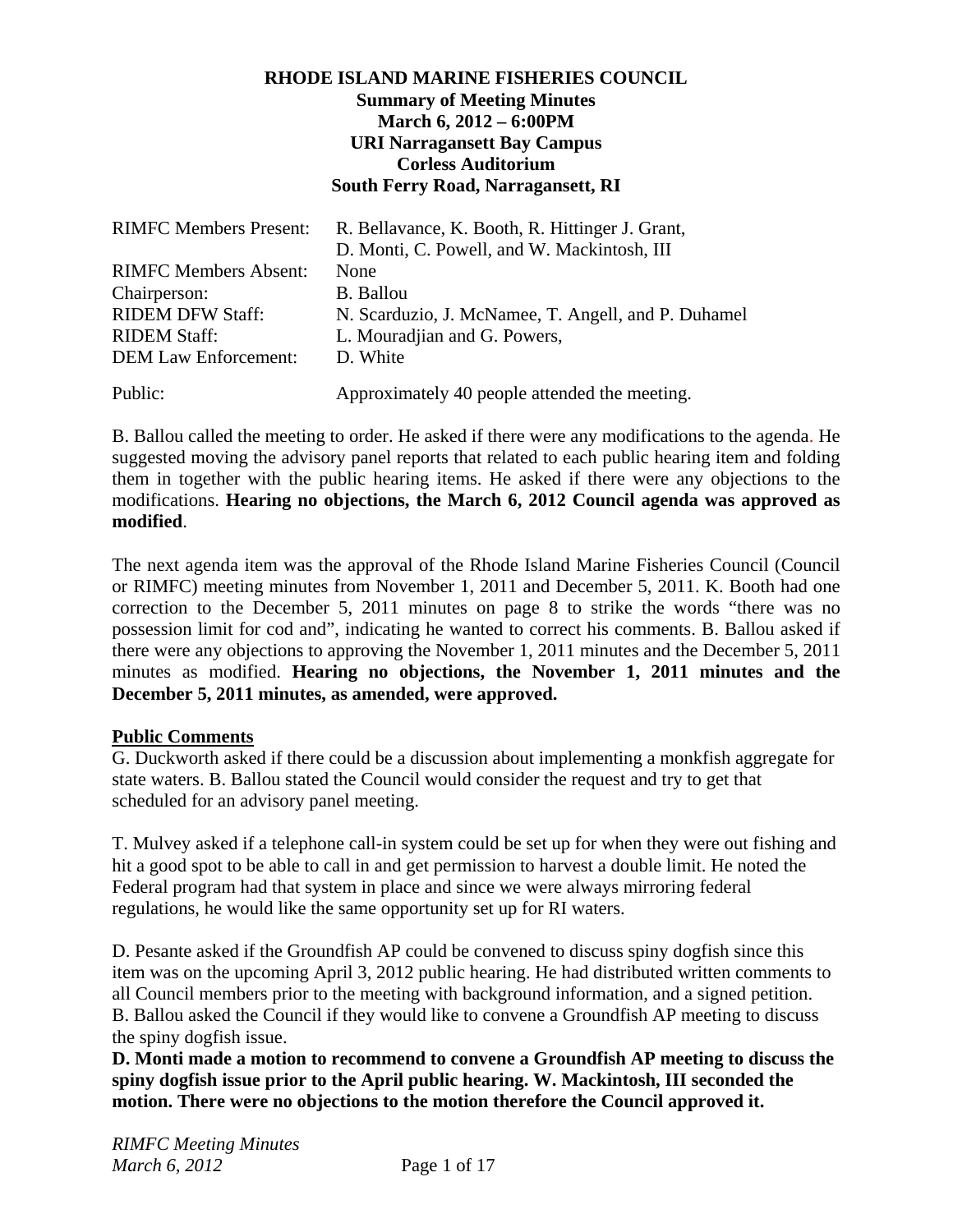# **Aquaculture Lease Review:**

*C. Jackson Aquaculture Lease Application (CRMC 2011-11-021):* 

B. Ballou stated this application had gone before the Shellfish AP (SAP) and the AP voted to advise the Council to voice an objection to the proposal. Since the AP had objected to the application, C. Jackson has now asked the RIMFC to review and consider the application for approval.

C. Jackson stated it was a shallow water aquaculture operation with soft sand. He planned to put netting on the bottom and the product in bags to protect from crabs.

D. Beutel gave a brief overview noting there was low density of recreational shellfishing activity in the area. CRMC did not deem the site to be in conflict with other fisheries.

There was Council discussion as to why the SAP objected to the application. J. Grant summarized the concerns/objections; C. Jackson was a previous leaseholder and there was inactivity on that lease and was asked to abandoned the lease by CRMC, but it seemed he had not totally abandoned it. The lease was also for growing steamer clams and currently there was no commercially available steamer clam seed, and those were the concerns the SAP had.

There was further Council discussion which D. Beutel responded to.

# **C. Powell made a motion that based on what they had heard tonight, the Council recommends to CRMC that the proposed activities were consistent with competing uses in the area. R. Bellavance seconded the motion.**

J. Grant commented that because of the concerns from the SAP he asked D. Beutel to closely monitor this lease and have the SAP comments be part of the CRMC record to help ease the concerns of the use of public waters.

D. Beutel responded by stating the minutes from the SAP meeting were already part of the file. He explained he had attended the SAP meeting and heard the concerns and he would address them if the CRMC approved the lease by entering them as stipulations.

**B. Ballou asked for the vote. The Council voted in favor of the C. Jackson Aquaculture Lease Application (CRMC 2011-11-021***)* **to recommend to CRMC that the proposed activities were consistent with competing uses in the area. The vote was six in favor: (C. Powell, R. Bellavance, K. Booth, D. Monti, R. Hittinger, W. Mackintosh, III); opposed: (none); one abstention: (J. Grant). The motion passed 6/0/1.** 

# **Advisory Panel Reports:**

# *Winter Flounder meeting (01/17/2012) – C. Powell:*

C. Powell summarized the minutes and noted that he wanted to correct the minutes, that J. Carvalho was noted as being an "alternate" member but he was not a member of the panel. J. Carvalho was present at the meeting and contributed but was not a panel member. Powell commented that the Division would be working on G. Allen and M. Bucko's winter flounder proposals.

An audience member and winter flounder panel member commented we really needed to look into the predator situation (cormorants and seals).

T. Mulvey stated he wanted the Division to consider an egg-shaking program for cormorants like the swan egg shaking program. This would help to keep the cormorants population down. He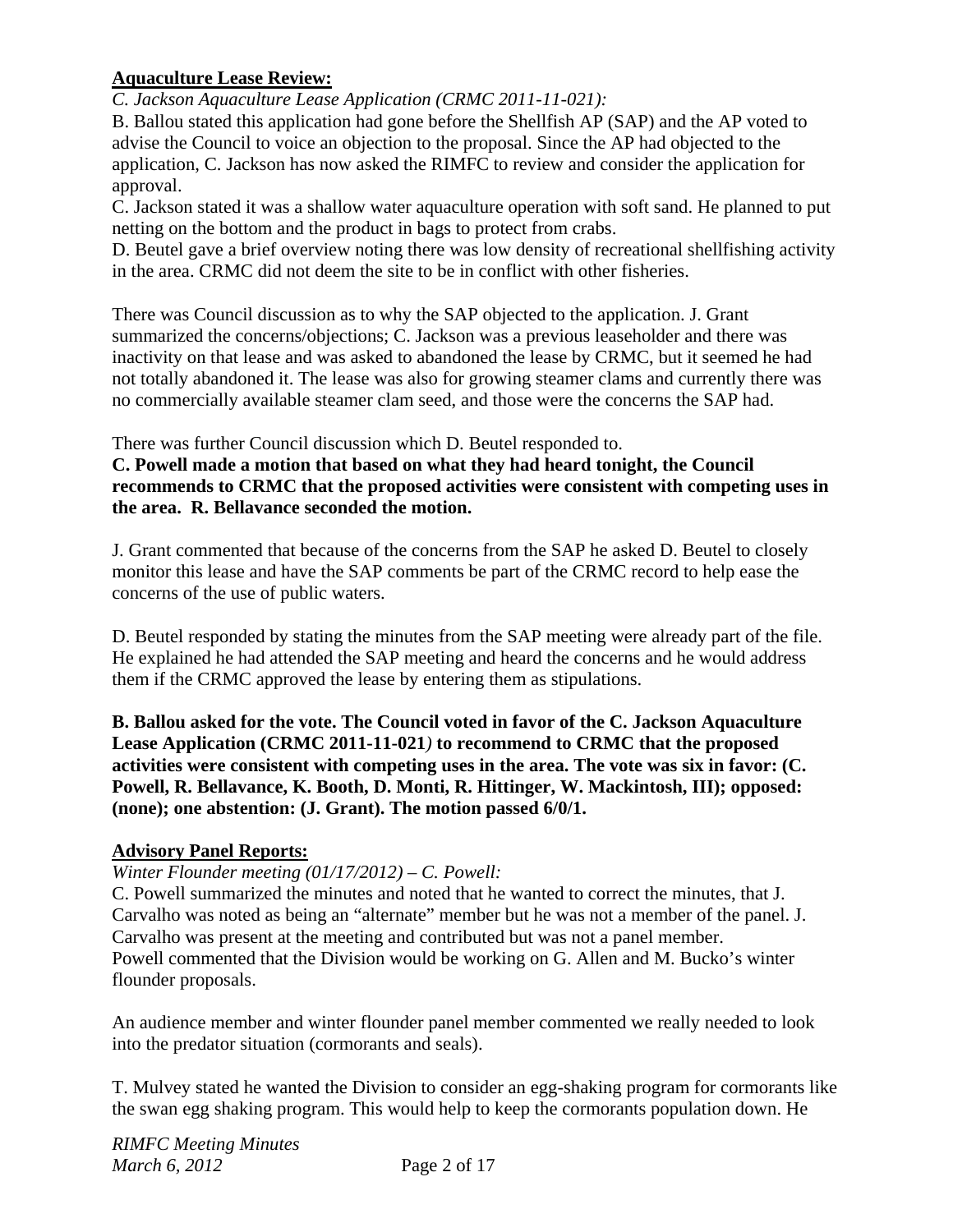suggested using URI students to assist. This way the birds are not shot and it was not in the public eye.

### *Menhaden meeting (02/15/2012) – D. Monti:*

D. Monti summarized the minutes indicating the Division wanted to clarify regulations in the permanent closed areas, that no fishermen (commercial or otherwise) fishing with a method other than a purse seine could have more than 200 fish in possession. This should be a daily vessel limit in the closed areas.

#### *Shellfish meeting (01/11/2012) – J. Grant:*

J. Grant summarized the minutes indicating the group discussed harvest methods then a couple of aquaculture leases then went back to continue discussions on harvest methods. J. Grant pointed out the minutes reflected that no vote was taken on the industry proposed regulatory language pertaining to methods of harvest. A motion was made but there were no objections to the motion therefore it should have passed. He asked that the minutes be correct to reflect that there were no objections to the motion.

B. Ballou asked the Council if there were any objections to accepting the minutes from the three AP's as amended. Hearing no objections all three AP minutes were approved.

The following advisory panel minutes were read and approved during the Council consideration of the February 22, 2012 public hearing items: Summer Flounder (2/13/2012, Tautog (2/6/2012), Scup/Black Sea Bass (1/19/2012), and Striped Bass (1/17/2012).

#### **New Business**

*Council recommendations on February 22, 2012 Public hearing items:* 

# **1) Recreational Summer flounder management plan for 2012:**

#### *Proposal #1 – Recreational size, possession limit, and season:*

B. Ballou asked for the Division recommendation. J. McNamee, filling in for M. Gibson by representing the Division of Fish and Wildlife (DFW), stated that the Division supported status quo for 2012. He noted the reasons for status quo were due to a high level of uncertainty from a number of different factors. The stock assessment had shown instability in terms of estimating incoming recruitment, and there had been a major shift in terms of how they were calculating recreational harvest it was switched over to the MRIP program. He stated the Division supported status quo even though we have a small liberalization of 11%.

### **C. Powell made a motion to recommend that the Director remain with status quo for the 2012 recreational summer flounder management plan. W. Mackintosh, III seconded the motion.**

R. Hittinger noted that the recreational fishery had significantly been under harvested in the last few years. In 2011 - 11% was under harvested. He felt they could take advantage of some of that liberalization and did not see any reason to stay with status quo. He did not see any reason not to increase by at least one fish.

W. Mackintosh, III stated that the problem with fisheries management today was that it was either boom or bust; we fluctuate too high and too low. He noted that as a businessperson you cannot predict the future if there was no future to predict. It did not make sense to him to continue the way we were.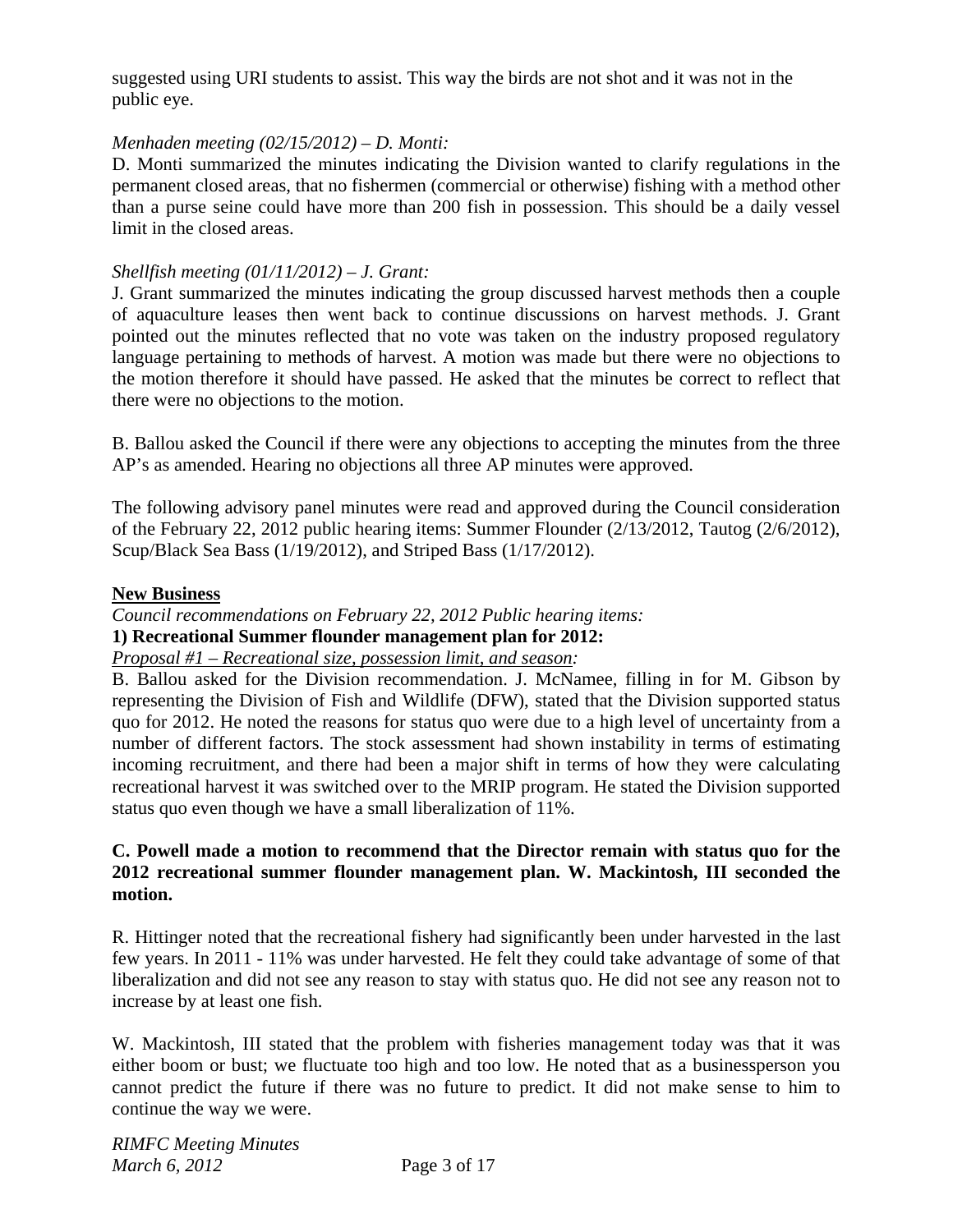R. Bellavance stated that most people catch only 3 to 4 fluke per trip, and you do not get a lot of biological gain from 7 to 9 fish, but there is a benefit to the party and charter boat industry to have the higher bag limit because it draws people to the state. He felt there would not be the chance for over fishing by moving up a fish or two. The increased bag limit would be a marketing advantage to his industry. He stated he would support a higher bag limit.

D. Monti stated he agreed with what R. Bellavance stated. He emphasized the reality that charter customers do not catch 7 or 8 fish, usually it was 3 or 4 fish. He indicated that even those boats that targeted fluke rarely got their bag limit. However, psychologically that perception of being able to get more fish really gives the industry an edge over other states that might not have a bag limit to that extent.

There was Council discussion about different bag limit scenarios and the impacts, if any, a higher bag limit might have.

J. Granted noted the percent liberalization of going up by one fish was only 2%.

R. Hittinger stated we were keeping a lot of conservative measures in the regulations because we were keeping the size limit at 18 ½ inches as opposed to the commercial size for example which was 14 inches. He noted they were not proposing any size decreased but rather increasing the bag limit by one or two fish. Therefore by keeping the size limit at 18 ½ inches we were keeping the conservative nature in the regulations.

There were comments made from the audience in support of a higher bag limit.

**B. Ballou asked for the vote. The Council voted one in favor of status quo (C. Powell); six opposed (R. Bellavance, K. Booth, J. Grant, D. Monti, R. Hittinger, W. Mackintosh, III). The motion failed 1/6.**

**R. Bellavance made a motion to recommend that the Director adopt for the 2012 recreational summer flounder management plan; an increased bag limit of 8 fish (a one fish increase), 18-1/2 inch minimum size limit, with a season from May 1 through December 31. R. Hittinger seconded the motion.** 

**B. Ballou asked for the vote. The Council voted in favor to recommend that the Director adopt the 2012 recreational summer flounder management plan; an increased bag limit of 8 fish (a one fish increase), 18-1/2 inch minimum size limit, with a season from May 1 through December 31. The vote was six in favor: (R. Bellavance, K. Booth, J. Grant, D. Monti, R. Hittinger, W. Mackintosh, III); opposed: (none); one abstention: (C. Powell,). The motion passed 6/0/1.** 

# **2) Recreational Scup management plan for 2012:**

# *Proposal #1 – Recreational size, possession limit, and season:*

B. Ballou asked for the Division recommendation. J. McNamee stated that a lot had happened since the advisory panel meeting and the DFW had an opportunity to meet with regional partners. After meeting with regional partners, the DFW therefore recommended adoption of the refined ASMFC regional measure. He noted with the possibility of a large liberalization in 2012, consensus was attained at the MA to NY region meeting to proceed more modestly. He noted the new option was better than the options that went forward to public hearing. The preferred option was: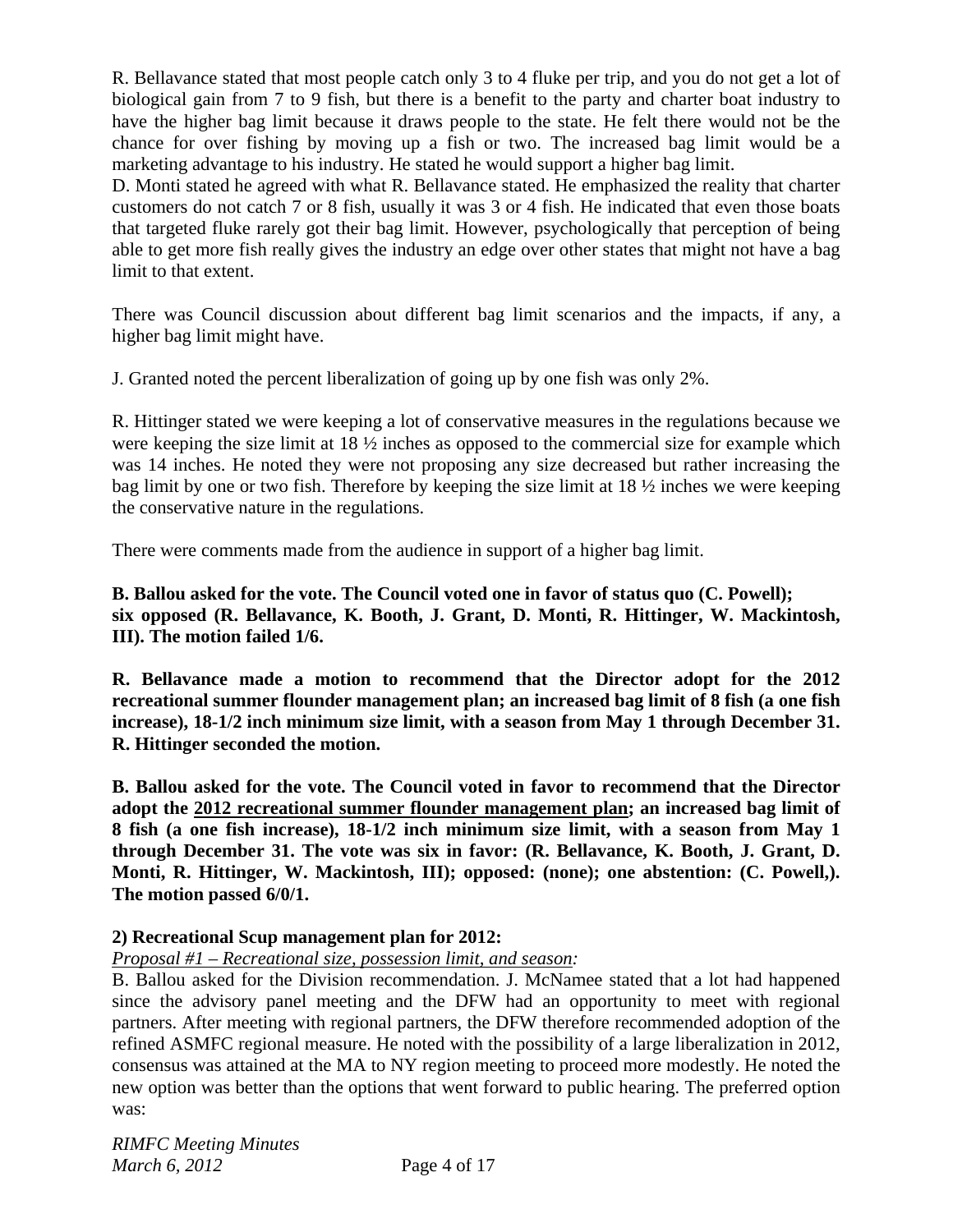Private and Shore mode = May  $1 -$ December 31; 10.5" fish; 20 fish bag limit Party and Charter mode = May  $1 -$ August 31; 11" fish; 20 fish bag limit September 1 – October 31; 11" fish; 40 fish bag limit November 1 – December 31; 11" fish; 20 fish bag limit

**R. Hittinger made a motion to recommend that the Director adopt for the 2012 recreational scup management plan the new ASMFC Regional option: Private and Shore mode = May 1 – December 31; 10.5" fish; 20 fish bag limit Party and Charter mode = May 1 – August 31; 11" fish; 20 fish bag limit September 1 – October 31; 11" fish; 40 fish bag limit November 1 – December 31; 11" fish; 20 fish bag limit** 

### **R. Bellavance seconded the motion.**

There was no discussion on the motion by the Council, and no comments from the audience.

**B. Ballou asked for the vote. The Council voted unanimously in favor to recommend that the Director adopt for the 2012 recreational scup management plan the new ASMFC Regional option:** 

**Private and Shore mode = May 1 – December 31; 10.5" fish; 20 fish bag limit Party and Charter mode = May 1 – August 31; 11" fish; 20 fish bag limit** 

 **September 1 – October 31; 11" fish; 40 fish bag limit** 

 **November 1 – December 31; 11" fish; 20 fish bag limit** 

**The vote was seven in favor: (K. Booth, J. Grant, D. Monti, R. Bellavance, W. Mackintosh, III, C. Powell, R. Hittinger). The motion passed 7/0.** 

#### **3) Recreational and Commercial Tautog management plans for 2012:**

*Proposal #1 – Recreational size, possession limit, and seasons:* 

B. Ballou asked for the Division recommendation. J. McNamee stated the DFW recommended status quo at this time. He indicated that the stock status was not as good as with summer flounder or scup. McNamee stated RI had always been proactive in their approach of this fishery and this year all other states except RI were taking significant hits on reductions in their fisheries. He asked the Council to think of this as well as biologically and suggested it would look bad if RI were to go up in their bag limit when everyone else was taking reductions and also suggested that might affect subsequent years. Therefore, there were both biological as well as strategic reasons to remain with status quo.

There was brief Council discussion about the impacts of increasing the bag limit.

### **C. Powell made a motion to recommend that the Director remain with status quo for the 2012 recreational tautog management plan. K. Booth seconded the motion.**

There was no discussion on the motion by the Council.

T. Mulvey recommended to protect the resources there should be some consideration made to not harvest female tautog from April 1 through May 31. He offered this as a suggestion to add to the regulations.

M. Lanni stated he was a member of the AP and supported status quo.

G. Allen stated that the ASMFC had agreed for three or four years to let RI and MA manage their own fishery was largely because of the excellent work done by J. McNamee and N. Lazar,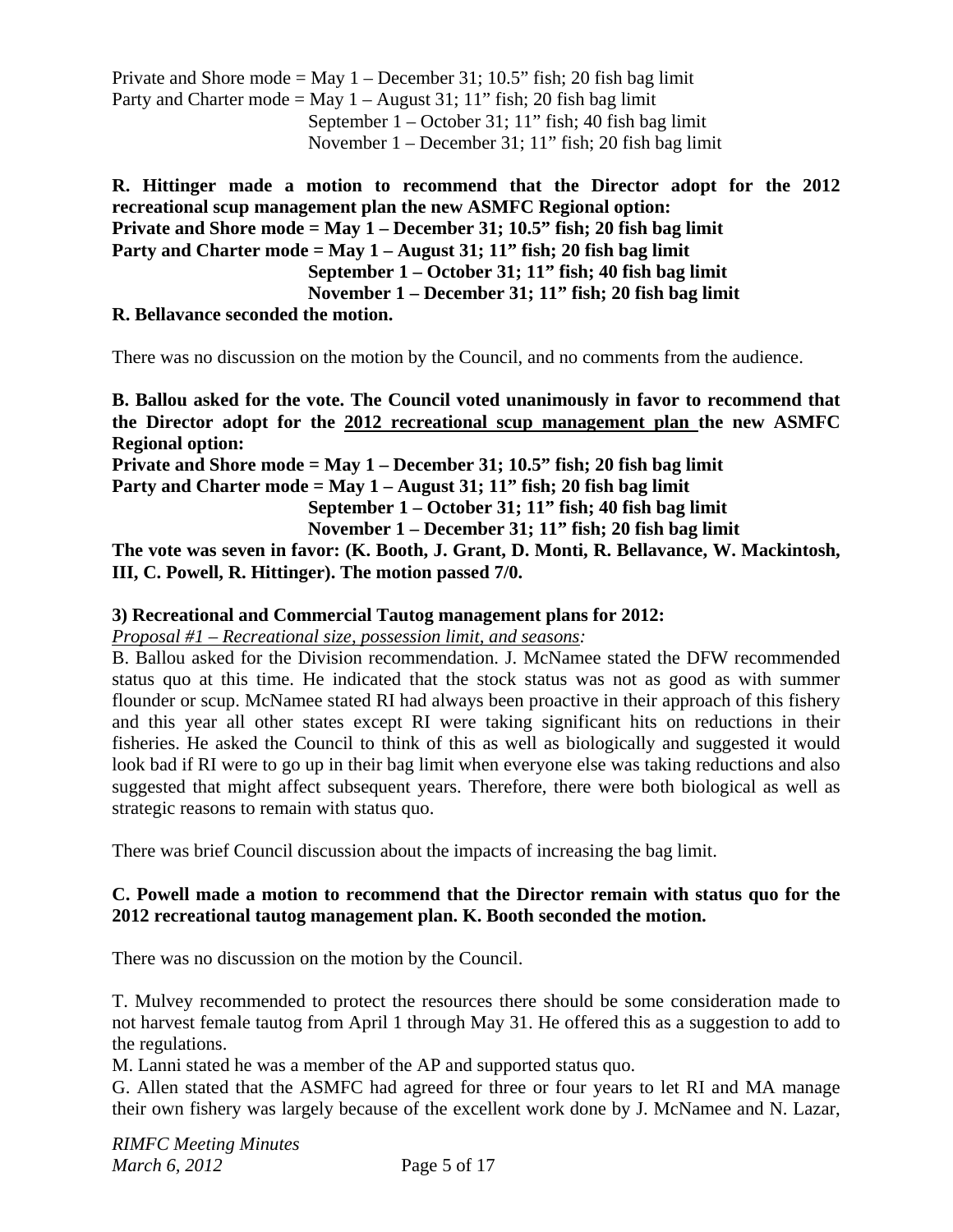and he encouraged people to pay attention to what J. McNamee had to say. J. Jarvis expressed concerns about the fishery and cautioned to be careful with this fishery.

**B. Ballou asked for the vote. The Council voted in favor to recommend that the Director remain with status quo for the 2012 recreational tautog management plan - (16 inch fish/ 3 fish bag limit April 15 – May 31/ closed June 1 – July 31/ 3 fish bag limit for both general recreational and party & charter August 1 - October 19/ 6 fish bag limit for both general recreational and party & charter October 20 – December 15/ includes the current 10 fish/vessel limit during all open general recreational seasons – and does not apply to Party/Charter). The vote was six in favor: (R. Bellavance, K. Booth, J. Grant, D. Monti, W. Mackintosh, III, C. Powell); none opposed; one abstention: (R. Hittinger). The motion passed 6/0/1.** 

*Proposal #1 – Commercial size, possession limit, and seasons for Tautog:* 

B. Ballou asked for the Division recommendation. J. McNamee stated the DFW recommended status quo at this time.

### **K. Booth made a motion to recommend that the Director remain with status quo for the 2012 commercial tautog management plan. W. Mackintosh, III seconded the motion.**

R. Hittinger noted that option #2 was very interesting and felt something like this deserved further consideration. He stated it was a little late to discuss now since there was already a motion on the table but he would like to revisit it for the next cycle.

K. Booth agreed with R. Hittinger and indicated that he would like to look at the spawning issue with the possibility of closing both the commercial and recreational fisheries during spawning season. B. Ballou pointed out that currently the season was closed from June 1 through July 31.

W. Mackintosh, III stated with option #2 he would just have to throw more fish overboard. He asked the Division to think about this fishery and come up with some better ideas because it was not going to recover under current management.

J. Carvalho agreed with the statements made by R. Hittinger. It was a proposal he brought before the AP. He noted the fishery had become a bycatch fishery. He felt there needed to be more discussion about this fishery.

**B. Ballou asked for the vote. The Council voted unanimously in favor to recommend that the Director remain with status quo for the 2012 commercial tautog management plan: (16 inch fish/ 10 fish per vessel per day, April 15 – May 31/ closed June 1 – July 31/ 10 fish per vessel per day, August 1- Sept 15/closed Sept 16 - October 14/ 10 fish per vessel per day, October 15 – December 31). The vote was seven in favor: (K. Booth, J. Grant, D. Monti, R. Bellavance, W. Mackintosh, III, C. Powell, R. Hittinger). The motion passed 7/0.** 

# **4) Recreational Black Sea Bass management plan for 2012:**

*Proposal #1 – Recreational size, possession limit, and season:* 

B. Ballou asked for the Division recommendation. J. McNamee stated the DFW recommended option 2, the ASMFC regional option. As refined at the recent meeting with regional partners, it would provide a 25-day extension of the season. Although abundance has increased to high levels in RI, a precautionary stance in the face of a rejected assessment and MRIP catch re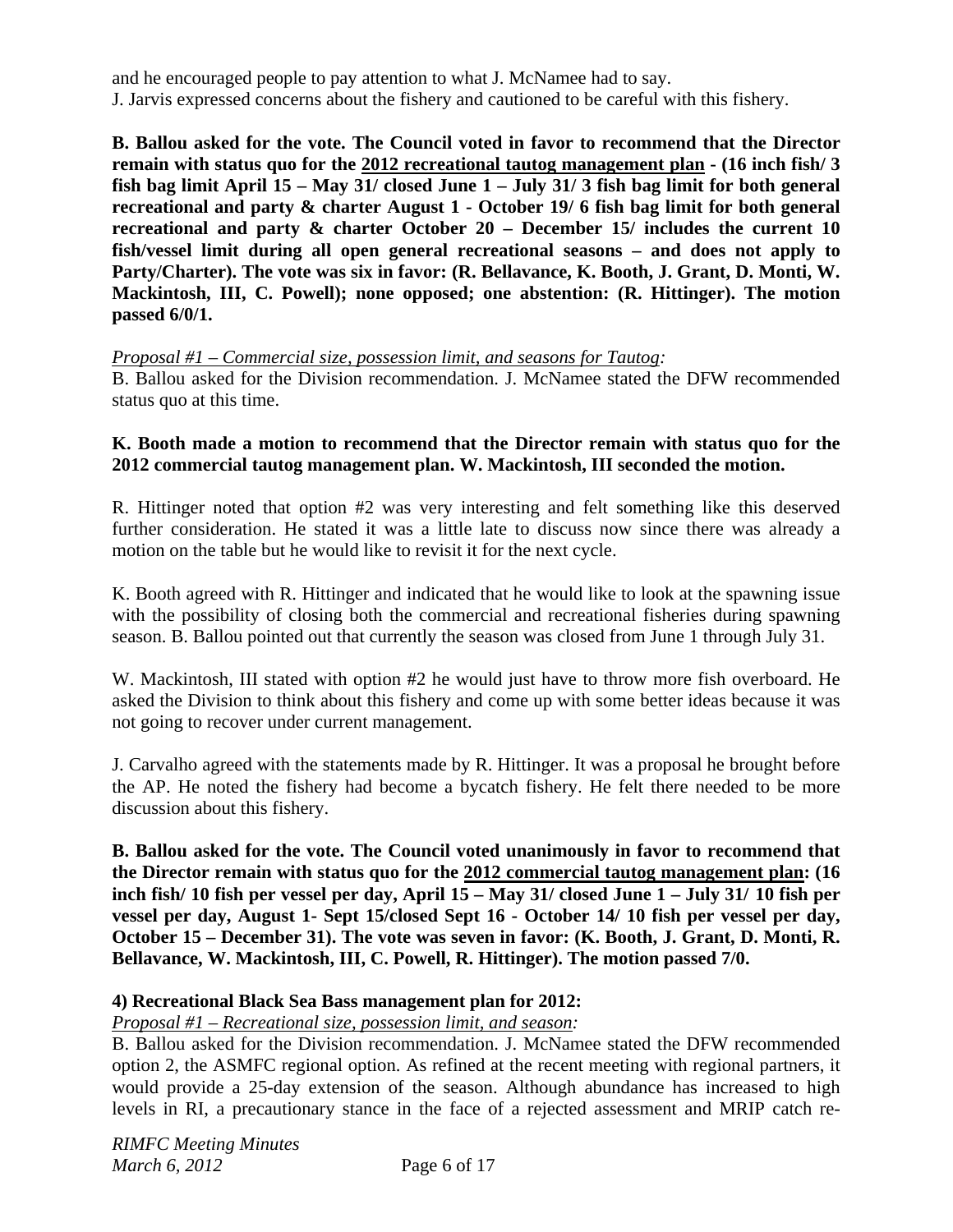estimation was warranted. The new revised proposal was better than the proposals that were offered at the public hearing. Therefore, the Division proposed the following: June 15 – December 31; 13-inch fish; and a 15 fish bag limit (an increased bag limit of three fish).

**D. Monti made a motion to recommend that the Director adopt for the 2012 recreational black sea bass management plan the new ASMFC Regional option: June 15 – December 31; 13-inch fish; and a 15 fish bag limit (an increased bag limit of three fish). R. Hittinger seconded the motion.** 

**B. Ballou asked for the vote. The Council voted unanimously in favor to recommend that the Director adopt for the 2012 recreational black sea bass management plan the new ASMFC Regional option: June 15 – December 31; 13-inch fish; and a 15 fish bag limit (an increased bag limit of three fish). The vote was seven in favor: (K. Booth, J. Grant, D. Monti, R. Bellavance, W. Mackintosh, III, C. Powell, R. Hittinger). The motion passed 7/0.** 

**5) Adoption of regulations governing the taking of Skate:** 

B. Ballou asked for the Division recommendation. J. McNamee stated that based on the compelling arguments made at the public hearing the DFW supported industry proposal #6. The industry option strikes a reasonable balance between statutory provisions to provide for fishing opportunities.

**R. Bellavance made a motion to recommend that the Director adopt industry proposal #6 (To have the skate fishery open with no possession limit. If/when a federal skate quota trigger is hit and federal possession limits are reduced, the state will enact the current, reduced federal possession limit until either the end of the fishing year or the federal possession limit is increased (whichever comes first). D. Monti seconded the motion.** 

J. Grant spoke in support of the motion and thanked A. Gewirtz for his legwork in bringing the proposal forward.

A. Gewirtz thanked the Division staff for their assistance and courtesy they extended to him. He wanted everyone to know he was grateful for the work the Division did to help him move the proposal forward.

**B. Ballou asked for the vote. The Council voted unanimously in favor to recommend that the Director adopt industry proposal #6 (to have the skate fishery open with no possession limit. If/when a federal skate quota trigger is hit and federal possession limits are reduced, the state will enact the current, reduced federal possession limit until either the end of the fishing year or the federal possession limit is increased (whichever comes first). The vote was seven in favor: (K. Booth, J. Grant, D. Monti, R. Bellavance, W. Mackintosh, III, C. Powell, R. Hittinger). The motion passed 7/0.** 

# **6) Recreational Striped Bass management plan for 2012:**

B. Ballou asked for the Division recommendation. J. McNamee stated the DFW recommended status quo.

### **R. Hittinger made a motion to recommend that the Director remain with status quo for the 2012 recreational striped bass management plan. R. Bellavance seconded the motion.**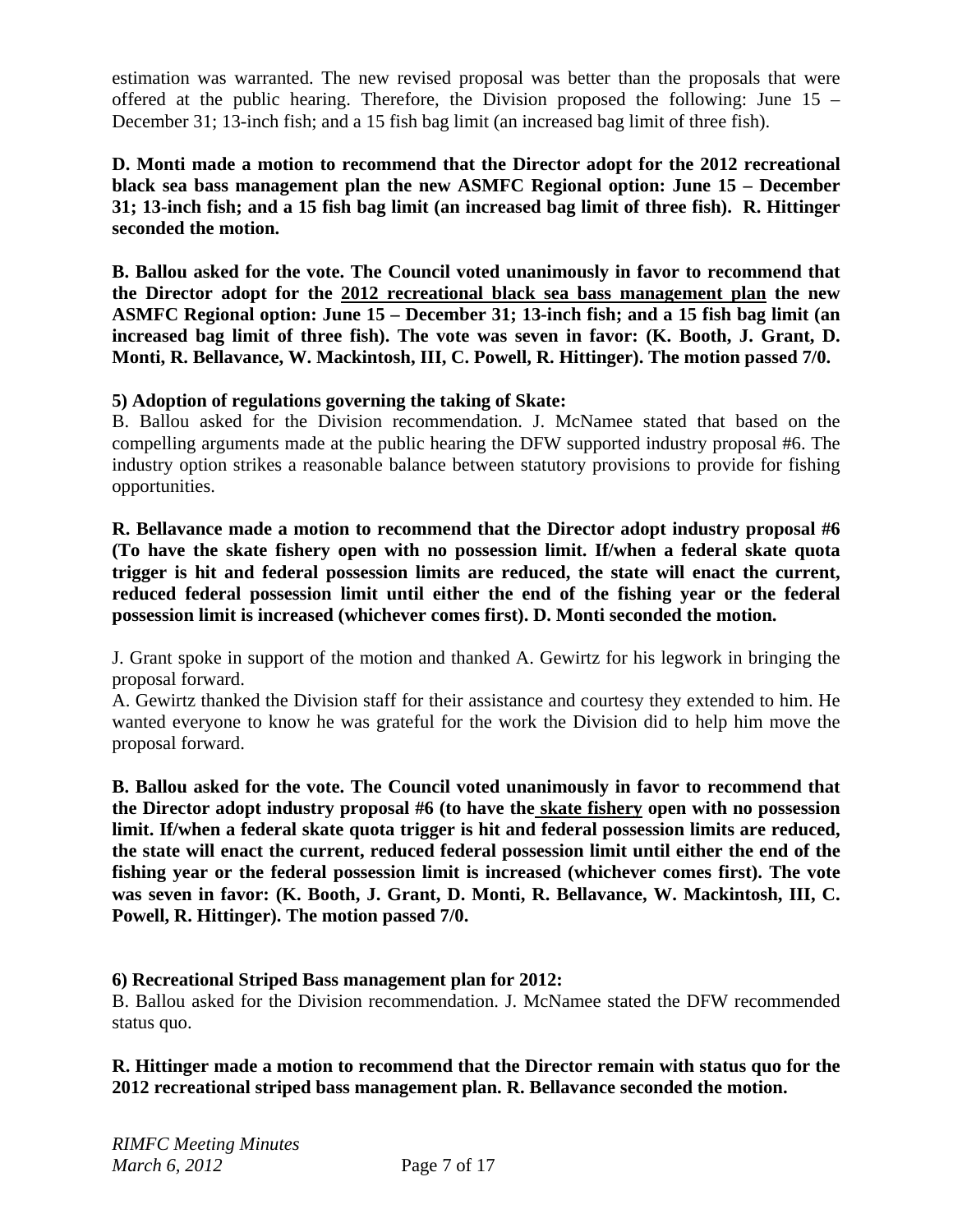There was no discussion on the motion by the Council, and no comments from the audience.

**B. Ballou asked for the vote. The Council voted unanimously in favor to recommend that the Director remain with status quo for the 2012 recreational striped bass management plan. The vote was seven in favor: (K. Booth, J. Grant, D. Monti, R. Bellavance, W. Mackintosh, III, C. Powell, R. Hittinger). The motion passed 7/0.** 

### **7) General Category Commercial Striped Bass management plan for 2012:**

B. Ballou asked for the Division recommendation. J. McNamee stated the DFW recommended status quo. He noted that the opening date for the commercial general category did not have any biological significance it was more a user group issue and a business efficiency issue so the Division deferred to industry and RIMFC.

There were some questions from the Council on clarification of moving the start date.

W. Mackintosh, III made a suggestion to open the bay up earlier but with a two fish limit instead of the five fish limit.

**K. Booth made a motion to recommend that the Director adopt for the 2012 general category commercial striped bass management plan: start date of June 6 – August 31 at a 5 fish limit, move the Sept 4 fall start date to Sept 11 – December 31 at a 5 fish limit, closed Fridays and Saturdays throughout both sub-periods, and change the quota allocation split from the current 80% - 20% split to a 75% - 25% split. R. Bellavance seconded the motion.** 

C. Powell raised concerns about the bay fishermen who had requested to move the start date to the last Sunday of May. He wanted to know if a compromise could be made.

K. Booth indicated a lot of it becomes emotional and we needed to distance ourselves from that he also pointed out that everything changes from year to year. He explained the change in the quota split indicating that last year we ended up with a two-day derby in the fall then it was closed.

J. Grant disagreed that it was not an emotional issue. He commented that a lot of people had contacted him and the vast majority wanted the start date moved to an earlier date and he did not see why the Council would not want to move the date. He felt because of the volume of people that wanted it moved they should probably move the date.

R. Hittinger stated he was at the public hearing and there were two groups of people that commented about the start date. He noted he thought the June  $6<sup>th</sup>$  date had been arrived at as a compromise between the two groups. It seemed there was a clear division between the two groups.

Members of the Striped Bass AP who were in the audience indicated they were in support of K. Booth's motion. There was discussion between the Council and the audience as to how the June start date had been arrived. Several AP members indicated that the June start date had been the compromise between the two user groups. An individual pointed out that the proposed May start date was not even considered at the AP panel meeting. He also asked Council members to be respectful of panel members and their decisions since they donate a lot of time and try to vet the issues as best they can.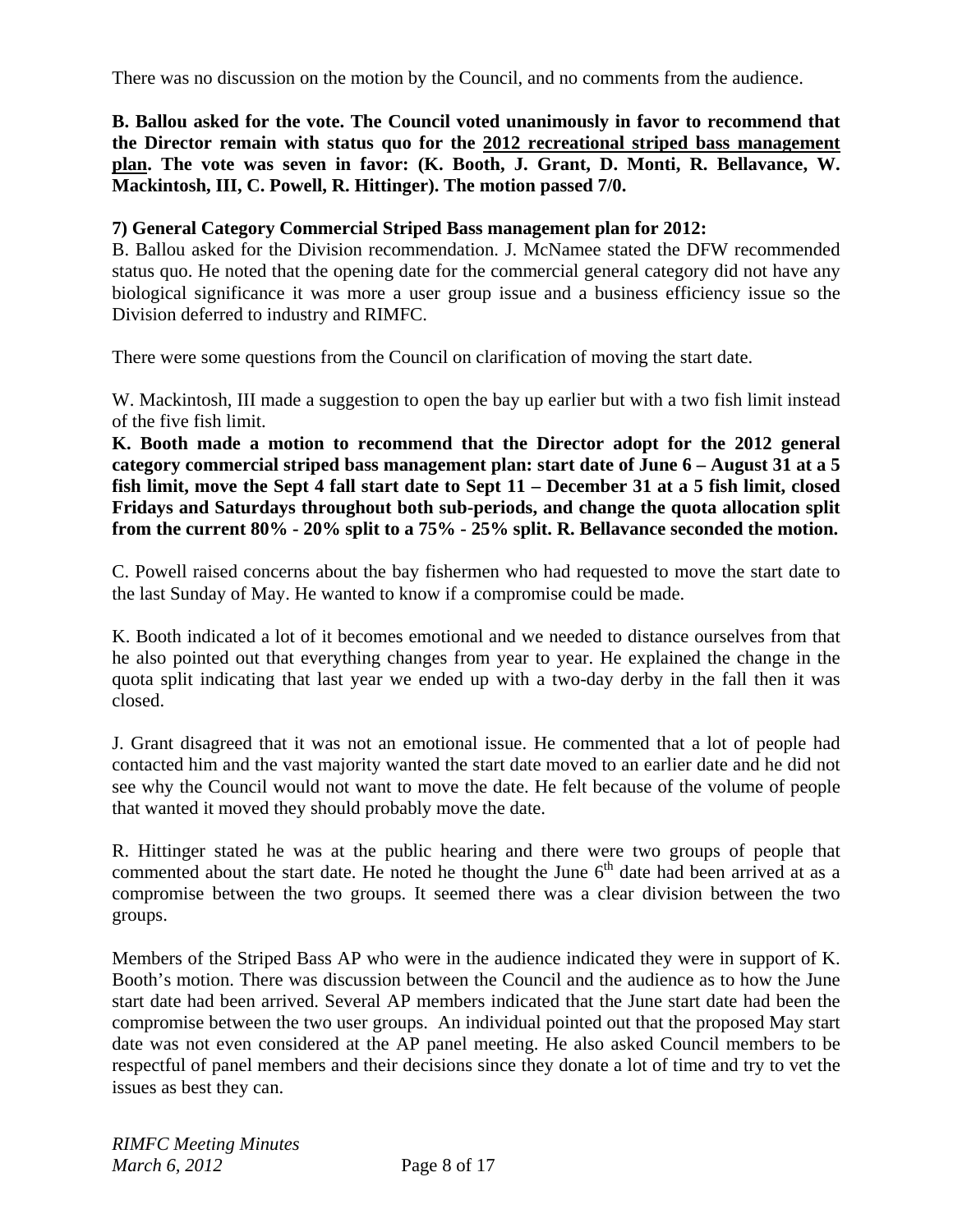P. Bettencourt stated he had put the proposal for the May start date forward at the public hearing on behalf of 864 licensees. He indicated they had given in every year to the south shore fishermen and it had cost them financially every year. He asked for a fair and equitable resolution.

W. Mackintosh, III spoke in support of the fall date change to Sept  $11<sup>th</sup>$ .

**B. Ballou asked for the vote. The Council voted in favor to recommend that the Director adopt for the 2012 general category commercial striped bass management plan: a start date of June 6 – August 31 at a 5 fish limit, move the Sept 4 fall start date to Sept 11 – December 31 at a 5 fish limit, closed Fridays and Saturdays throughout both sub-periods, and change the quota allocation split from the current 80% - 20% split to a 75% - 25% split. The vote was four in favor: (K. Booth, R. Bellavance, W. Mackintosh, III, R. Hittinger); three opposed (C. Powell, J. Grant, D. Monti). The motion passed 4/3.** 

# **8) Floating Fish Trap Commercial Striped Bass management plan for 2012:**

B. Ballou asked for the Division recommendation. J. McNamee stated the DFW recommended status quo at this time. N. Scarduzio also commented that a technical revision needed to be made to this set of regulations by inserting the word "thirty-nine" which inadvertently had been left out.

**R. Hittinger made a motion to recommend that the Director remain with status quo for the 2012 floating fish trap commercial striped bass management plan. D. Monti seconded the motion.** 

There was no discussion by the Council, and no comments from the audience.

**B. Ballou asked for the vote. The Council voted unanimously in favor to recommend that the Director remain with status quo for the 2012 floating fish trap commercial striped bass management plan. The vote was seven in favor: (K. Booth, J. Grant, D. Monti, R. Bellavance, W. Mackintosh, III, C. Powell, R. Hittinger). The motion passed 7/0.** 

**9) Adoption of regulations governing the taking of conch (Channeled Whelk and Knobbed Whelk):** B. Ballou asked for the Division recommendations. J. McNamee stated the DFW recommended the following:

- 1. Commercial & Recreational Minimize legal size  $-5\frac{1}{2}$  inch length or 3 inch diameter alternative (whelks do not attain full maturity until sizes larger than previously thought).
- 2. Seasons the DFW recommends option  $1 -$  (The whelk fishery has a seasonal rhythm with peaks in May-June and again in October-November).
- 3. Possession limits option 2 35 bushel starting possession limit and option 3 allowing the DFW to decrease based on catch rates (if quota enacted). Starting limit is based on SAFIS reports in 2011 showing max trip at approx. 35 bushels (1,700 lbs), with most trips under20 bushels.
- 4. Total allowable harvest (TAL) option 1 approx. 707,000 lbs pending final 2011 SAFIS data. Stock assessment indicates that while biomass is above the Bmsy target, recent overfishing occurring. The DFW recommends moving to a quota system, allowing for setting landings levels to reduce F below the overfishing threshold (Fmsy).
- 5. Owner-operator provision no recommendation since it has no biological considerations.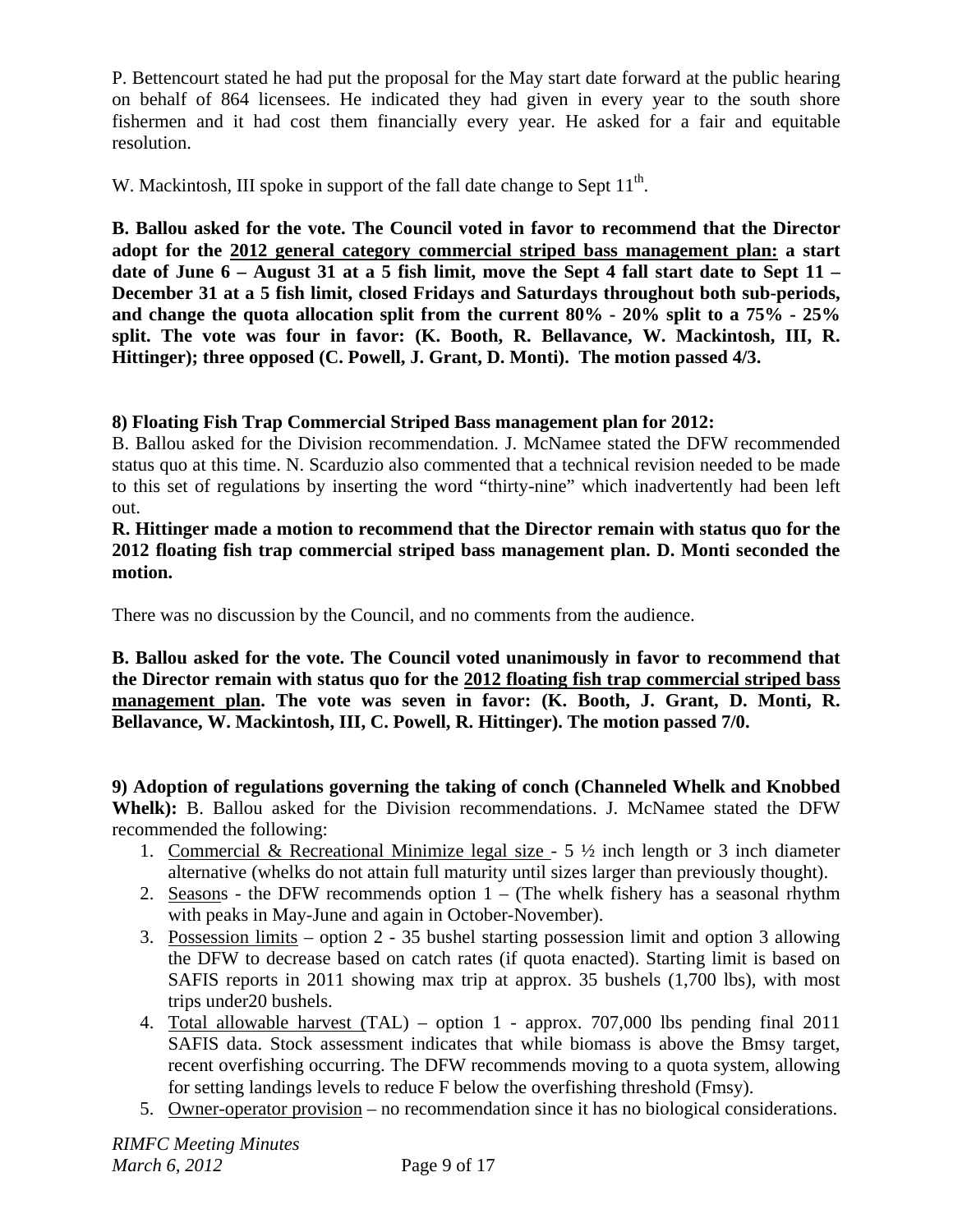- 6. Buoying of pots option 1 a buoy of defined construction is necessary for proper marking and recognition by industry/other stakeholders, however no opposition to other appropriate materials.
- 7. Escape vents and ghost panels option 2 open top whelk pots would meet these requirements.
- 8. Tending requirements option 2 as a natural complement to escape venting and responsible fishing.
- 9. Mandatory Bait bags, or equivalent (i.e. bait cage) option 2 should be required to minimize the amount of horseshoe crabs needed for bait.
- 10. "Unauthorized raising of pots" covered in statute. RIGL 20-7-12 ("removal of branded numbers") and 20-7-12.1 ("unauthorized possession"), are applicable only to lobster pots so a regulatory extension of this to whelk gear is warranted. (option  $2 -$  use regulatory language similar to lobster regulations)
- 11. Raising Pots at Night No recommendation for a prohibition on night fishing, a pot limit, or tagging program. Under quota management, these types of efficiency issues should be left to businesses.
- 12. Commercial Pot Limit Similarly, with a quota based management system, the Division sees no need for a pot limit or a pot tagging program.
- 13. Mutilation -The DFW supports the requirement to land whelk whole and in shell.
- 14. For recreational measures the Division supports (residents and non-residents), a 5-pot recreational limit, and the ½ bushel possession option.
- 15. Recommend the taxonomic name revision for channeled whelk to *B. canaliculatus*.

B. Ballou stated that due to the large number of components of this issue he had asked Council member J. Grant to prepare a draft motion to start Council discussion but that members should feel free to adjust items or make recommendations as they saw fit. Ballou asked J. Grant to review the list of draft items/recommendations he had prepared.

J. Grant recommended the Council consider the following:

To enact regulations governing the taking of whelk in RI waters as follows:

-Minimum shell size of 2 ¾" diameter or 4 ¾" length

-Commercial conch pot limit of 300 pots

-All traps must be tagged beginning 2013

-Conch must be landed whole, in-shell and remain so until transferred to a licensed dealer

Recreational harvest of conch restricted as follows:

- Restricted to residents only

- ½ bushel per person per day limit

-Recreational pot limit of 5 per person

-All traps must be tagged beginning 2013

The following items warrant implementation, however any decision on the items should be withheld until a comprehensive pot/trap program is implemented to create a uniform set of regulations across all/most pot/trap fisheries:

-Owner-operator vessel restrictions

-Buoying of conch pots

-Escape vents and ghost panels

-Tending requirements

-Unauthorized raising of conch pots

*RIMFC Meeting Minutes March 6, 2012* Page 10 of 17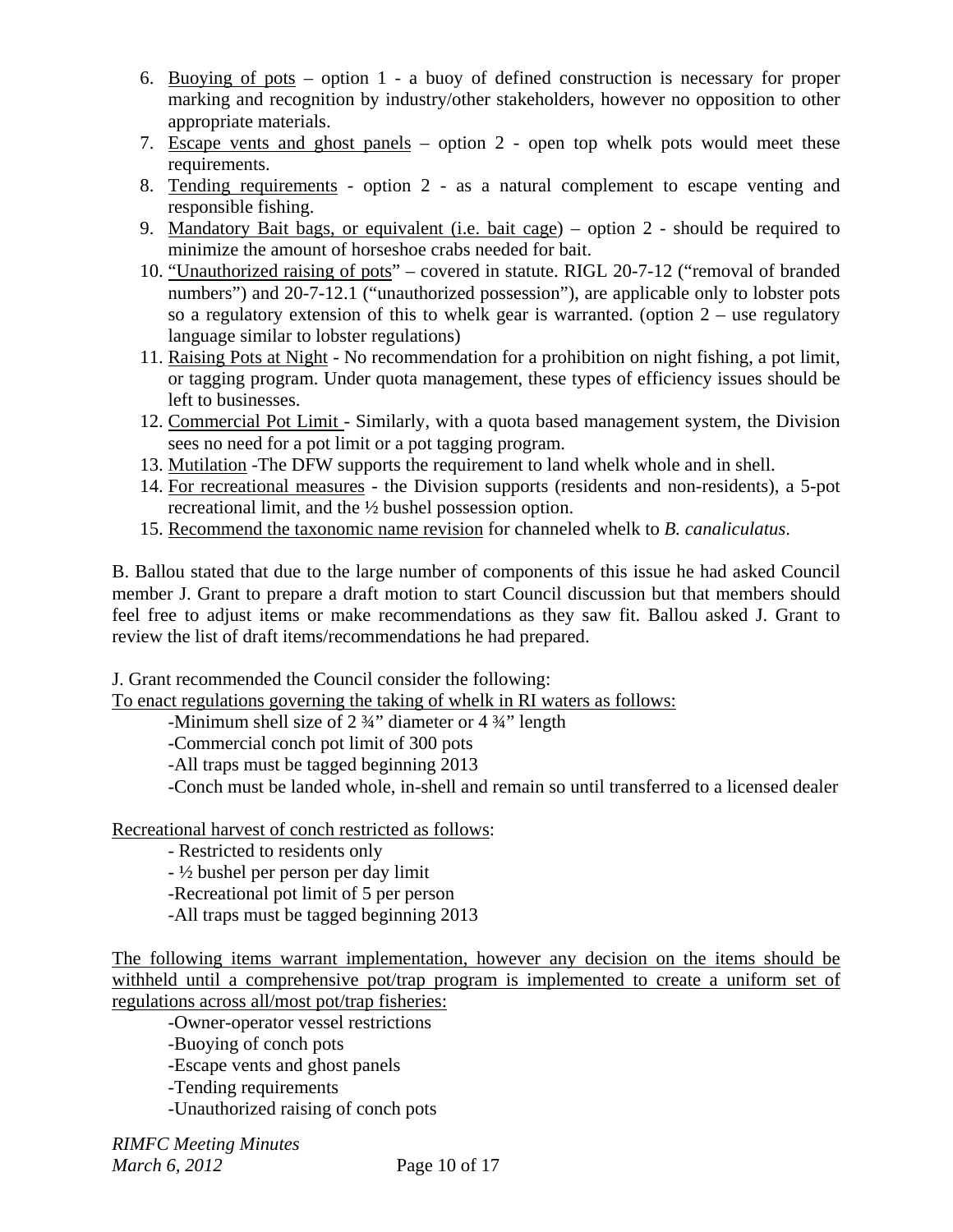-Removal of branded #s or ID tags from conch pots -Raising of pots at night -Unauthorized possession of conch pots

The following items should not be implemented at this time:

 -Commercial season designation (should be open all year) -Commercial possession limit -Total allowable catch -Mandatory bait bags

Noted: Care should be taken for separate management of smooth and knobbed whelk. Although not part of the motion any type of quota, possession limit or seasons should apply only for smooth whelk, the targeted species. Knobbed whelk should be separate, as they are two separate fisheries.

J. Grant indicated that he had some information about what MA was considering and stated that it appeared the conch fishery was slightly different in MA than in RI. He noted MA had found that their conch fishery grow larger and mature at larger sizes. He indicated there was a movement for all neighboring states to establish uniform regulations including minimum size restrictions. Currently MA was at a 2 ¾-inch diameter.

C. Powell interjected for clarification that the Division was asking for a 3-inch diameter.

J. Grant stated that MA indicated if they were to increase their size limit, they would increase the size in increments. For this reason, Grant felt RI should start with a 2 ¾-inch diameter until the Division was able to conduct more studies this summer. He continued to work through his list.

B. Ballou asked the Council members how they would like to proceed, if they wanted to take one item at a time or put a package together for a motion.

C. Powell stated there was a lot information before them and he was in support of conservation of the fishery because it had been hit pretty hard. **He made a motion to adopt the Division recommendation.** 

B. Ballou stated he first wanted to find out from the Council if they would prefer to go forward with a motion as a package or review item by item. He also stated he would like to give J. Grant the opportunity to put forward a motion on his package since he worked so hard on it and see if there is a second so we could work through the list. He commented the challenge might be if there was interest in amending specific aspects. Ballou asked the Council, in terms of process, how they would like to proceed if they would like J. Grant to offer his draft proposal as a package motion to see if there was a second and if so discuss it and amend items, or go through each item one at a time.

K. Booth suggested in fairness to J. Grant because he put a lot of work into this proposal and if we were to spend 5 minutes on each of the 15 items at this late hour we would be here for a much longer time. He indicated he did not have a problem staying but felt only giving 5 minutes per item would be rushing it and these were important issues.

R. Hittinger recommended taking J. Grant's recommended package and if there were specific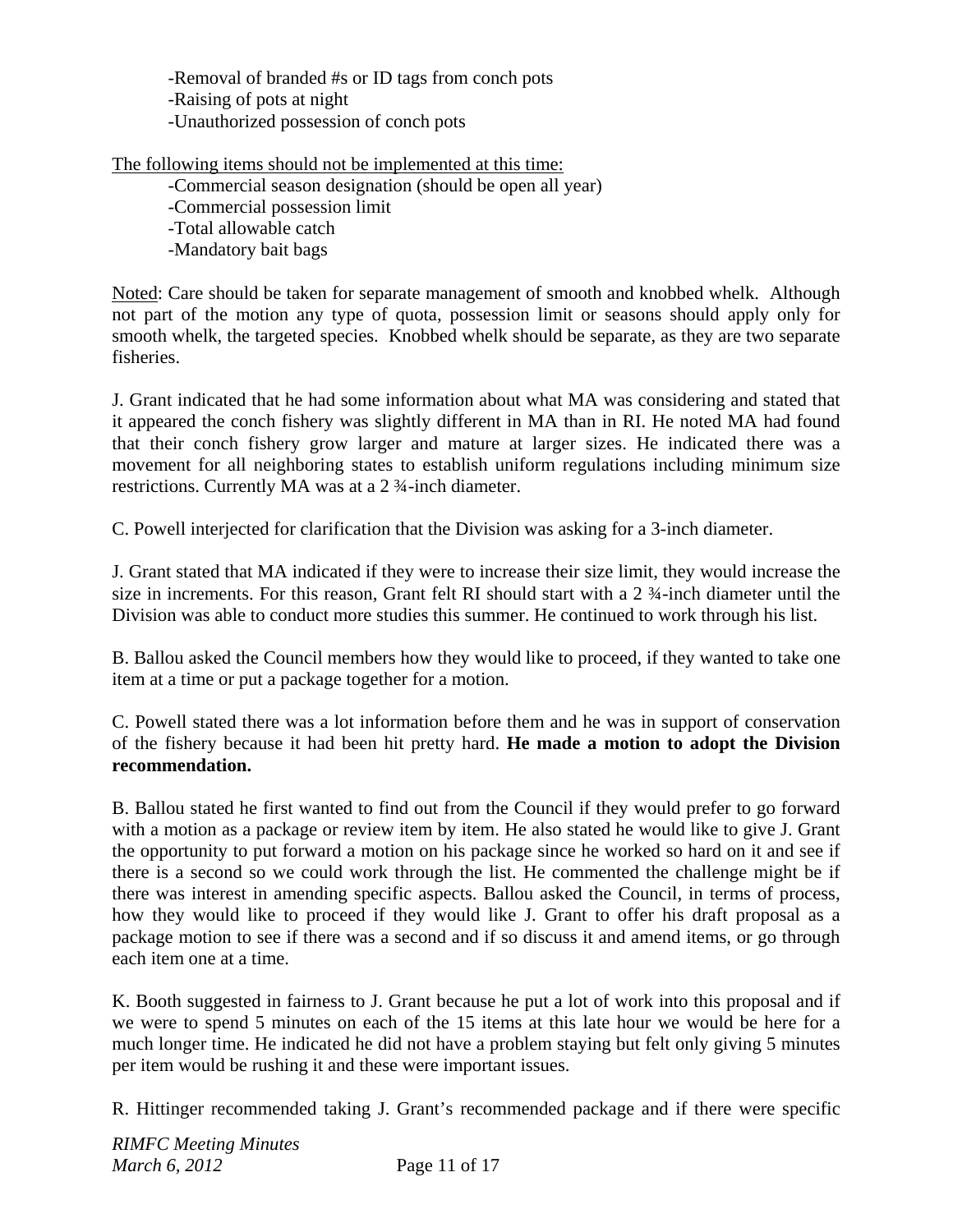things talk about them as potential amendments to that motion.

B. Ballou commented that was essentially, what he had in mind. He asked if the Council was comfortable with that approach.

C. Powell stated he was not comfortable with that approach. He asked the Chair why no other Council member was given an opportunity to draft a series of recommendations.

B. Ballou stated each member could have drafted recommendations and encouraged C. Powell to offer any recommendations he had.

C. Powell stated he thought it was unfair to ask the Council to vote on someone's motion when the rest of the Council did not have a chance to develop their own motion. Powell stated that because there were so many items to go through he asked if it all had to be completed at this meeting.

B. Ballou responded indicating the Council should try to address this issue as best they can at this meeting, but that does not mean we have to address every aspect of every issue but suggested the Council do their best to work through the items. He reminded members the whole point of making a motion was to get a discussion started.

C. Powell stated he had made a motion earlier to adopt the Division recommendations.

B. Ballou responded that in fairness to J. Grant who put a lot of work into drafting a proposal he would like to have the Council review it. Ballou commended that C. Powell could vote against it and thanked Powell for his point.

D. Monti stated he liked the idea of a packaged motion like the one J. Grant had put together. He noted that although there were some discrepancies between J. Grant's proposal and the Division recommendations there were three or four hot items that we could focus on.

**J. Grant made a motion to recommend the Director take the following actions at this time with regard to the conch fishery along with separate management of smooth and knobbed whelk, that any type of quota, possession limit or seasons should apply only for smooth whelk, the targeted species. Knobbed whelk should be separate, as they are two separate fisheries.** 

**To enact regulations governing the taking of whelk in RI waters as follows:**

 **-Minimum shell size of 2 ¾" diameter or 4 ¾" length** 

 **-Commercial conch pot limit of 300 pots** 

 **-All traps must be tagged beginning 2013** 

 **-Conch must be landed whole, in-shell and remain so until transferred to a licensed dealer** 

**Recreational harvest of conch restricted as follows:** 

 **- Restricted to residents only** 

 **- ½ bushel per person per day limit** 

 **-Recreational pot limit of 5 per person** 

 **-All traps must be tagged beginning 2013** 

**The following items warrant implementation, however these items should be withheld until a comprehensive pot/trap program is implemented to create a uniform set of regulations**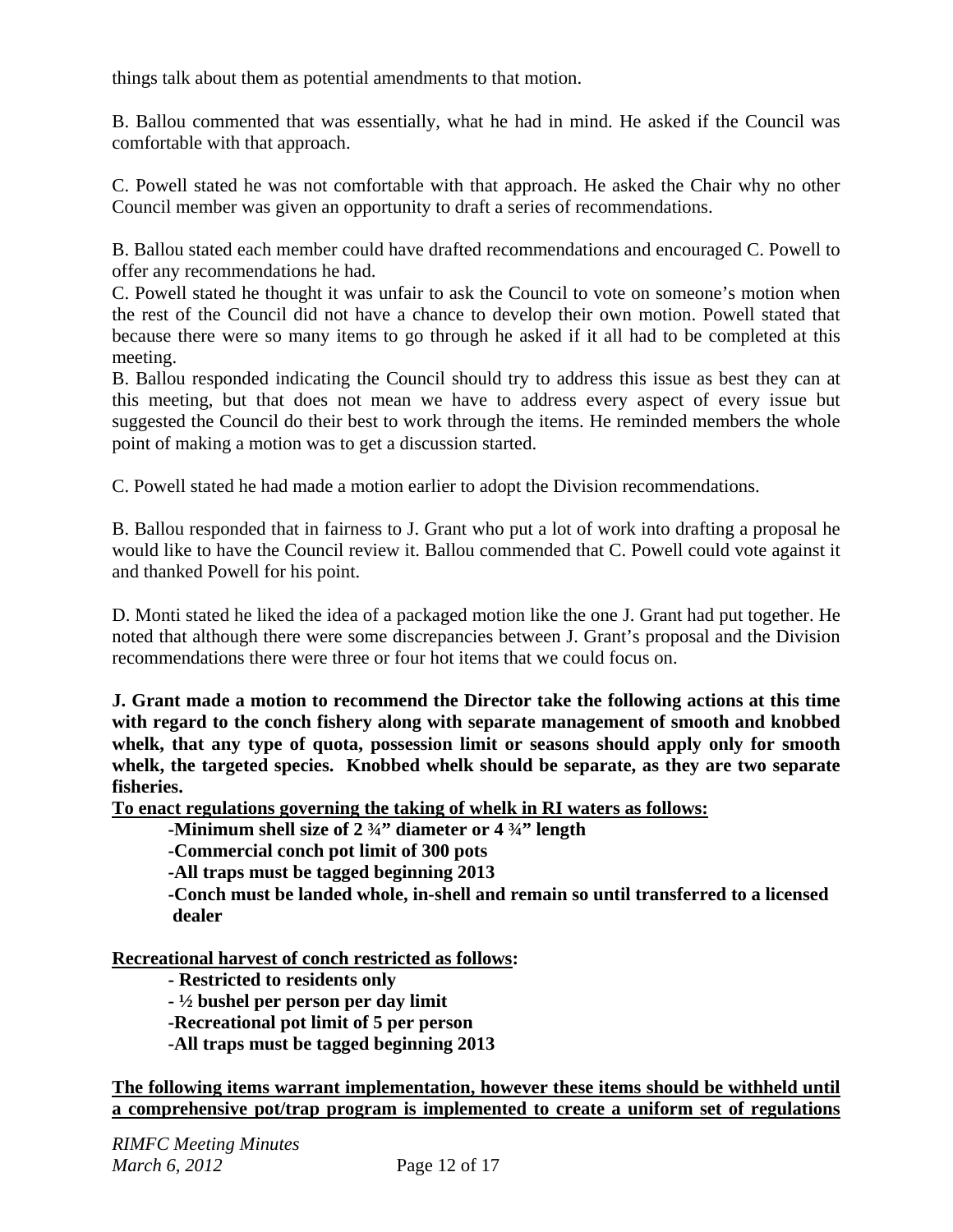**across all/most pot/trap fisheries:**

 **-Owner-operator vessel restrictions** 

 **-Buoying of conch pots** 

 **-Escape vents and ghost panels** 

 **-Tending requirements** 

 **-Unauthorized raising of conch pots** 

 **-Removal of branded #s or ID tags from conch pots** 

 **-Raising of pots at night** 

 **-Unauthorized possession of conch pots** 

# **The following items should not be implemented at this time:**

 **-Commercial season designation (should be open all year)** 

 **-Commercial possession limit** 

 **-Total allowable catch** 

 **-Mandatory bait bags** 

# **D. Monti seconded the motion.**

C. Powell asked if legal counsel could comment as to whether the motion he had made prior to J. Grant's motion stands or not.

B. Ballou stated that the Chair had the prerogative to recognize a member for a motion or not.

B. Ballou consulted with G. Powers to find out if he had made an error in not recognizing C. Powell's motion.

G. Powers commented that he thought there were two motions pending and one had been seconded. Powers stated he thought Council Member Grant had moved prior to Council Member Powell's motion.

R. Hittinger stated Council Member Grant had done so in writing.

B. Ballou and C. Powell worked through the issue. B. Ballou decided to move on with the meeting and stated he would give C. Powell every opportunity to comment or make amendments.

W. Mackintosh, III stated he was in support of J. Grant's proposal. He commented this was a new plan and we most likely will not get it right in the first year but at least we are making the effort to put controls in place. He felt the size increase proposed by Grant was a good start and we could always increase the size next year if we needed to make adjustments. He thought the Division's proposed size was too high. He was in agreement with the other proposals offered by Grant but noted that a trap tag program was expensive and time consuming for both the fisher and the Division. Mackintosh suggested it might be better to go with the Division's recommendation, which would be to cap the fishery. He noted there should be more discussion on this.

C. Powell commented that he supported having escape vents and ghost panels, and mandatory bait bags since this would help the horseshoe crab fishery. He was also in support of the buoy requirements and hoped this fishery did not end up with a bunch of Clorox bottles for buoys that would potentially litter the bay and the shoreline.

B. Ballou asked if C. Powell would like to make any specific amendments.

**C. Powell made an amendment to require bait bags. There was no second to the amendment therefore failed for lack of a second.**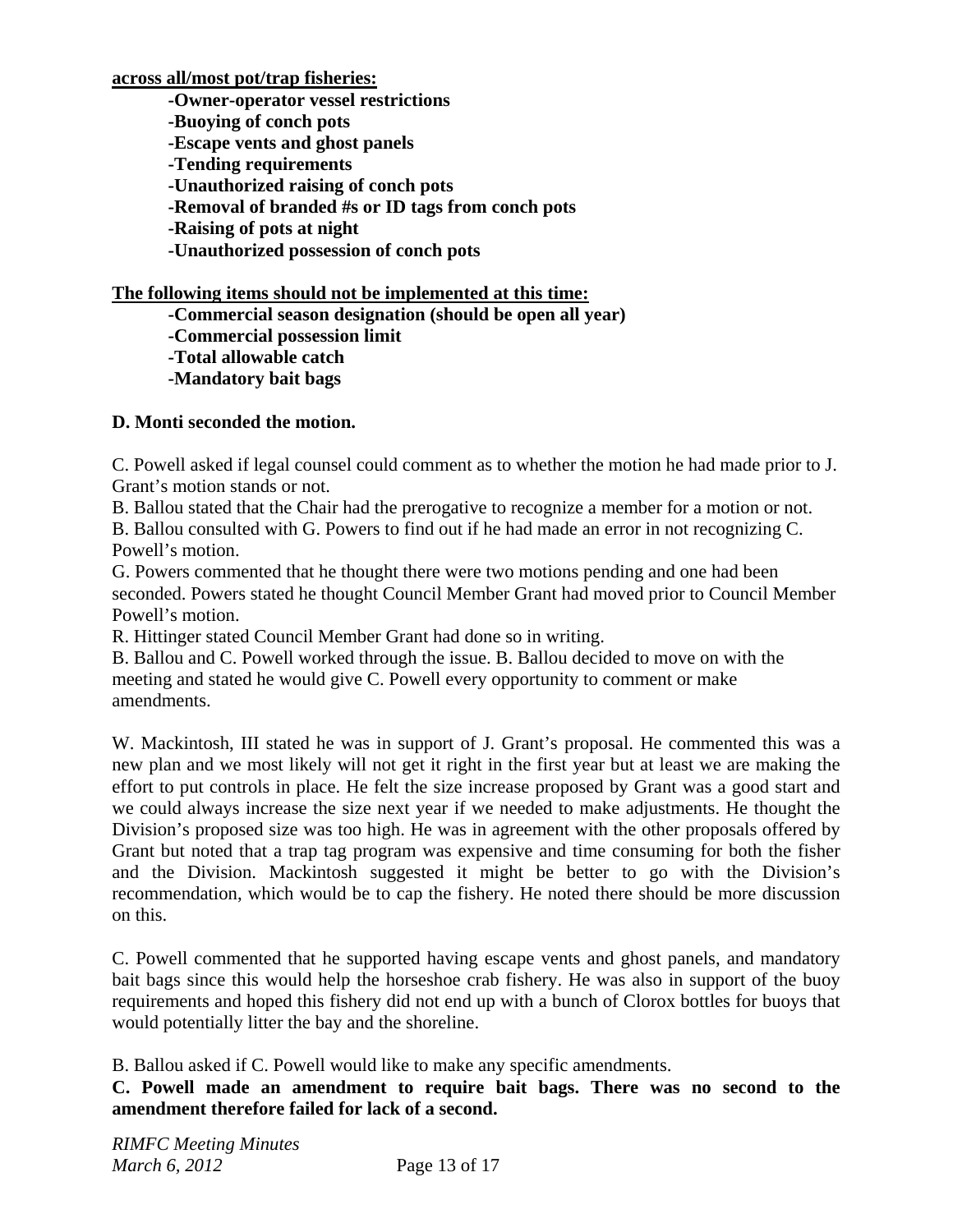R. Hittinger commented on the size limit and though this was a good start. The size may have to be adjusted as we learn more. He wondered why industry did not want a catch limit.

J. Grant responded indicating since it was a pot fishery it was much like the lobster fishery, which had no quota it was regulated by pots. He felt a CAP would put people out of business.

J. McNamee stated while he did not disagree with J. Grant's comments about input controls with this one particular item we do not have the information which to control the inputs. He compared the lobster fishery where we had effort information based on the number of pots but we did not have that information for the whelk fishery yet. So there was no alternative from the Division's perspective, there was no way to control based on pot limits.

R. Bellavance stated he supported J. Grant's motion. However, he also felt that in the future industry should look toward quota based management because it is a better business model and better for the resource.

There was a discussion about the number of whelk endorsement that were issued this season and if the Division had this information. J. McNamee stated he did not have endorsement information for this evening.

There were comments made from the audience in support of J. Grant's motion. Comments were made in opposition to the total allowable harvest measure proposed by the Division.

W. Mackintosh, III commented if the Council went with the proposed size increase and if the bushel limit were 35 bushes as proposed by the Division, which is probably not attainable then why not multiply the number of licenses by 35 bushels per day and make that the TAL amount. He noted this would give the Division something to put the brakes on if it got out of hand.

**C. Powell made a motion that if the Council went forward with the proposed items a sunset clause be implemented. He requested that the Council take the Division's data from the summer and be required to go back and revisit all these items next year (prior to the start of the 2013 season).** 

B. Ballou recommended this motion follow the main motion.

The audience was opposed to the mandatory bait bags, indicating it would be unenforceable. More comments from the audience were opposed to the TAL because everyone would increase the number of pots fished and the quota would be gone in the early part of the season, and a number of people who fished conchs exclusively would be out of business.

D. Egan stated he and a number of fishermen had brought this issue to the SAP's a number of years ago as a whole industry initiative. Industry brought this issue to the Division for assistance with the fishery but we wanted to make simple regulations. Now everyone wants to tighten the noose around our necks. We in good faith brought this issue to the Division/Council and now you are going to put us out of business with these regulations.

R. Fuca stated he supported J. Grant's proposal/motion.

P. Bettencourt stated the Council had addressed this issue with respect to commercial fishermen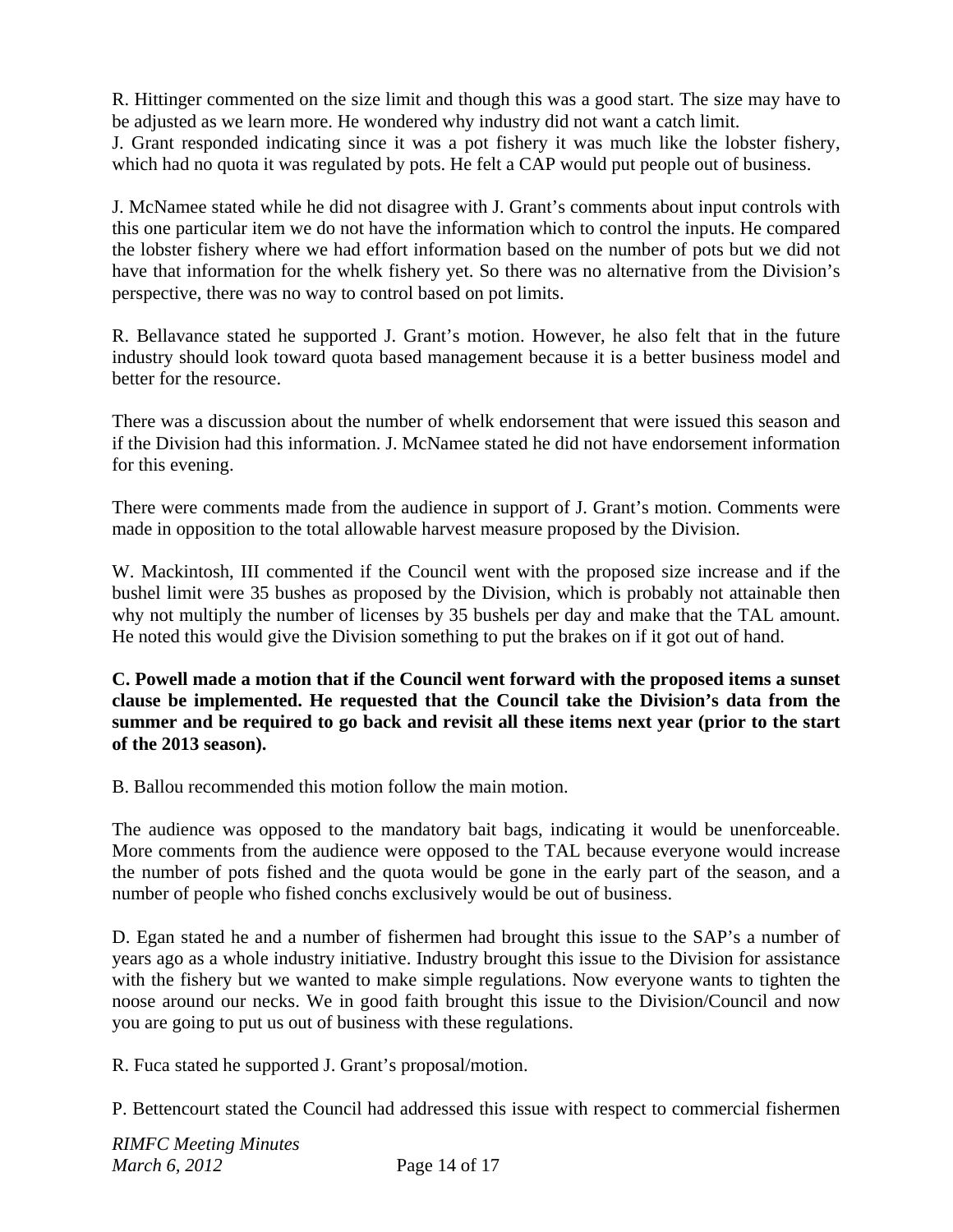but not for recreational fishermen. He stated he had observed people smashing conch on the rocks and then putting them in their buckets. He noted the language to land whole was proposed but it seems like it pertained only to commercial fishermen. He requested it also pertain to recreational fishermen as well.

B. Ballou asked if the Council would like to consider that as an amendment.

**K. Booth moved to amend the motion to have the provision that conchs must be landed whole, in-shell apply to both commercial and recreational fisheries. R. Bellavance seconded the motion. B. Ballou asked for a vote on the amendment. The Council voted unanimously to adopt the amendment.** 

D. Monti stated he would like to call the motion.

**B. Ballou asked for the vote. The Council voted in favor to recommend that the Director take the following actions at this time with regard to the conch fishery. The vote was six in favor: (K. Booth, R. Bellavance, W. Mackintosh, III, R. Hittinger, J. Grant, D. Monti); one opposed (C. Powell,). The motion passed 6/1.** 

**To enact regulations governing the taking of whelk in RI waters as follows:**

 **-Minimum shell size of 2 ¾" diameter or 4 ¾" length** 

 **-Commercial conch pot limit of 300 pots** 

 **-All traps must be tagged beginning 2013** 

 **-Conch must be landed whole, in-shell and remain so until transferred to a licensed Dealer. ("mutilation item" - to apply to both commercial and recreational fisheries)** 

**Recreational harvest of conch restricted as follows:** 

 **- Restricted to residents only** 

 **- ½ bushel per person per day limit** 

 **-Recreational pot limit of 5 per person** 

 **-All traps must be tagged beginning 2013** 

**The following items warrant implementation, however these items should be withheld until a comprehensive pot/trap program is implemented to create a uniform set of regulations across all/most pot/trap fisheries:**

 **-Owner-operator vessel restrictions** 

 **-Buoying of conch pots** 

 **-Escape vents and ghost panels** 

 **-Tending requirements** 

 **-Unauthorized raising of conch pots** 

 **-Removal of branded #s or ID tags from conch pots** 

 **-Raising of pots at night** 

 **-Unauthorized possession of conch pots** 

**The following items should not be implemented at this time:**

 **-Commercial season designation (should be open all year)** 

 **-Commercial possession limit** 

 **-Total allowable catch** 

 **-Mandatory bait bags**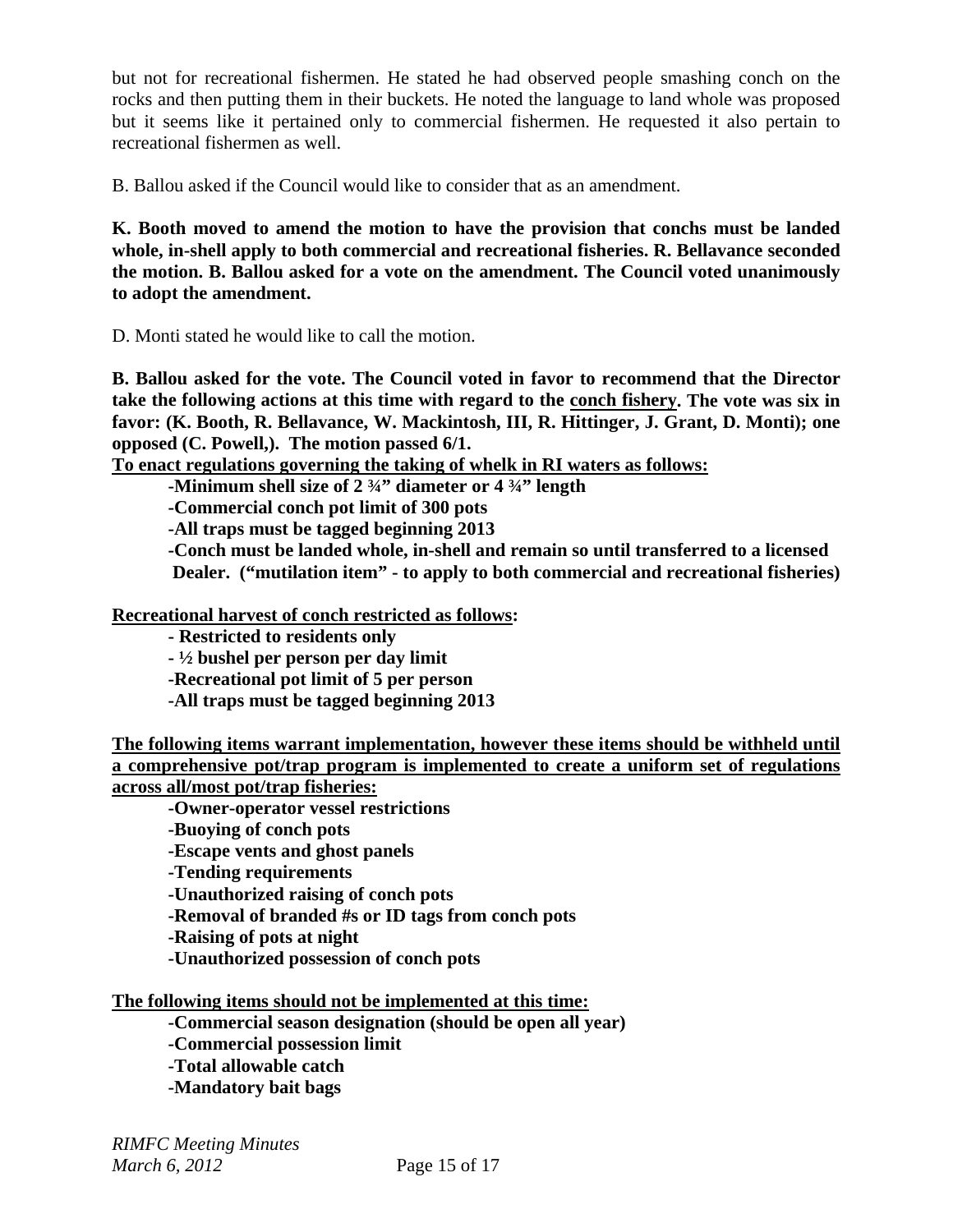**With separate management of smooth and knobbed whelk, that any type of quota, possession limit or seasons apply only for smooth whelk, the targeted species. Knobbed whelk should be separate, as they are two separate fisheries.** 

B. Ballou thanked everyone for their hard work on this issue.

**C. Powell made a motion again that the Council and the Division be required to revisit the conch management plan within the next year (prior to 2013) with a view for potential modifications to the plan. R. Hittinger seconded the motion.**

**B. Ballou asked for the vote. The Council voted unanimously in favor to recommend that the Council and the Division be required to revisit the conch management plan within the next year (prior to 2013) with a view for potential modifications to the plan. The vote was seven in favor: (K. Booth, J. Grant, D. Monti, R. Bellavance, W. Mackintosh, III, C. Powell, R. Hittinger). The motion passed 7/0.**

### *Discussion on herring issue – B. Ballou:*

B. Ballou summarized there had been a large influx of herring in RI waters this winter with heavy fishing pressure, which closed Area 2 in February. There were also problems including gear damage, and complaints that RI regulations differ from that of other states. In response to local concerns there was legislative action introduced to the House to prohibit pair trawl fishing vessels from operating in state waters. The Senate had requested that DEM develop comprehensive pair trawl regulations for RI. He noted the Department was comfortable with this approach and asked if the Council was comfortable, they could go ahead and task an AP to move forward with that process.

Ballou asked if there was a motion to move this item to the Menhaden AP for review.

J. McNamee suggested the current Menhaden AP configuration was inadequate to handle the herring issue and suggested adding a few additional positions. Then bring the template before the Council for review and comment as to the make-up of the panel.

J. Taylor suggested that bad pair trawl operators should be sanctioned. He commented he had looked into RI law and found the state had authority to pull permits in cases where people were acting irresponsibly. He felt that would be the right approach. He indicated he would be happy to participate in any of these discussions.

# **B. Ballou asked the Council if there were any objections to moving forward with the tasking of an advisory panel whether adhoc or an expansion of the menhaden AP as well as developing an agenda and bring those two items back to the panel. Hearing no objections, it was considered a vote for approval for that approach.**

### *Appointment of new members to the Industry Advisory Committee (IAC) & other AP's – N. Scarduzio:*

Four applications were received – two for the IAC: J. White for the Commercial Fishing License Representative slot, and M. Roderick for the Commercial Offshore Trawler slot.

J. Macari had applied to be the Alternate to Ray Jobin on the Menhaden AP, and S. Medeiros applied for a Primary position for the Recreational Shore Representative on the Enforcement AP, Primary position as the Recreational Bay Representative on the winter flounder AP, and Primary Recreational Bay Representative on the Bluefish/Weakfish AP.